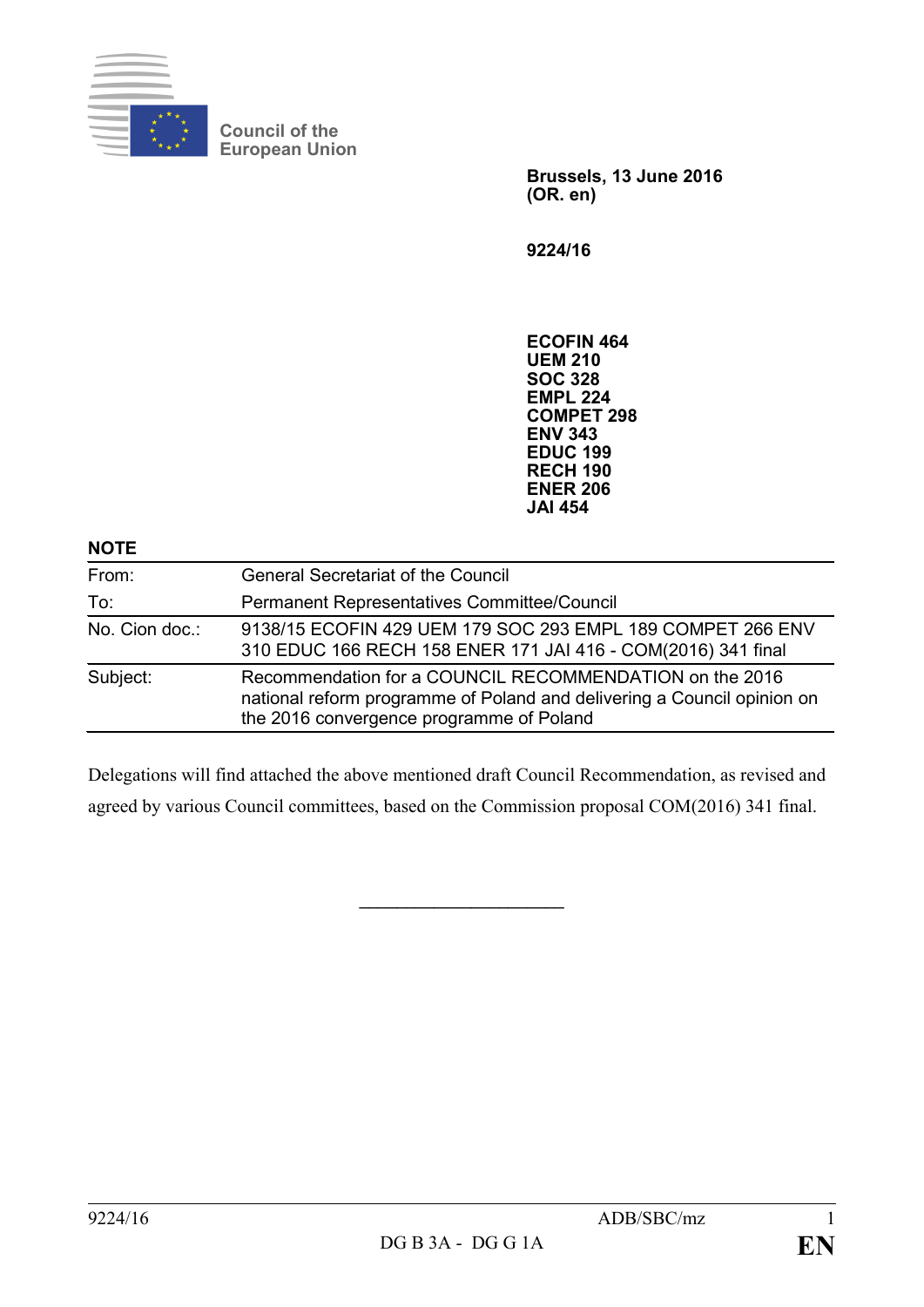### **COUNCIL RECOMMENDATION**

### **of …**

# **on the 2016 National Reform Programme of Poland**

## **and delivering a Council opinion on the 2016 Convergence Programme of Poland**

## THE COUNCIL OF THE EUROPEAN UNION,

Having regard to the Treaty on the Functioning of the European Union, and in particular Articles 121(2) and 148(4) thereof,

Having regard to Council Regulation (EC) No 1466/97 of 7 July 1997 on the strengthening of the surveillance of budgetary positions and the surveillance and coordination of economic policies<sup>[1](#page-1-0)</sup>, and in particular Article 9(2) thereof,

Having regard to the recommendation of the European Commission,

Having regard to the resolutions of the European Parliament,

Having regard to the conclusions of the European Council,

Having regard to the opinion of the Employment Committee,

Having regard to the opinion of the Economic and Financial Committee,

Having regard to the opinion of the Social Protection Committee,

Having regard to the opinion of the Economic Policy Committee,

<span id="page-1-0"></span>**<sup>1</sup>** OJ L 209, 2.8.1997, p. 1.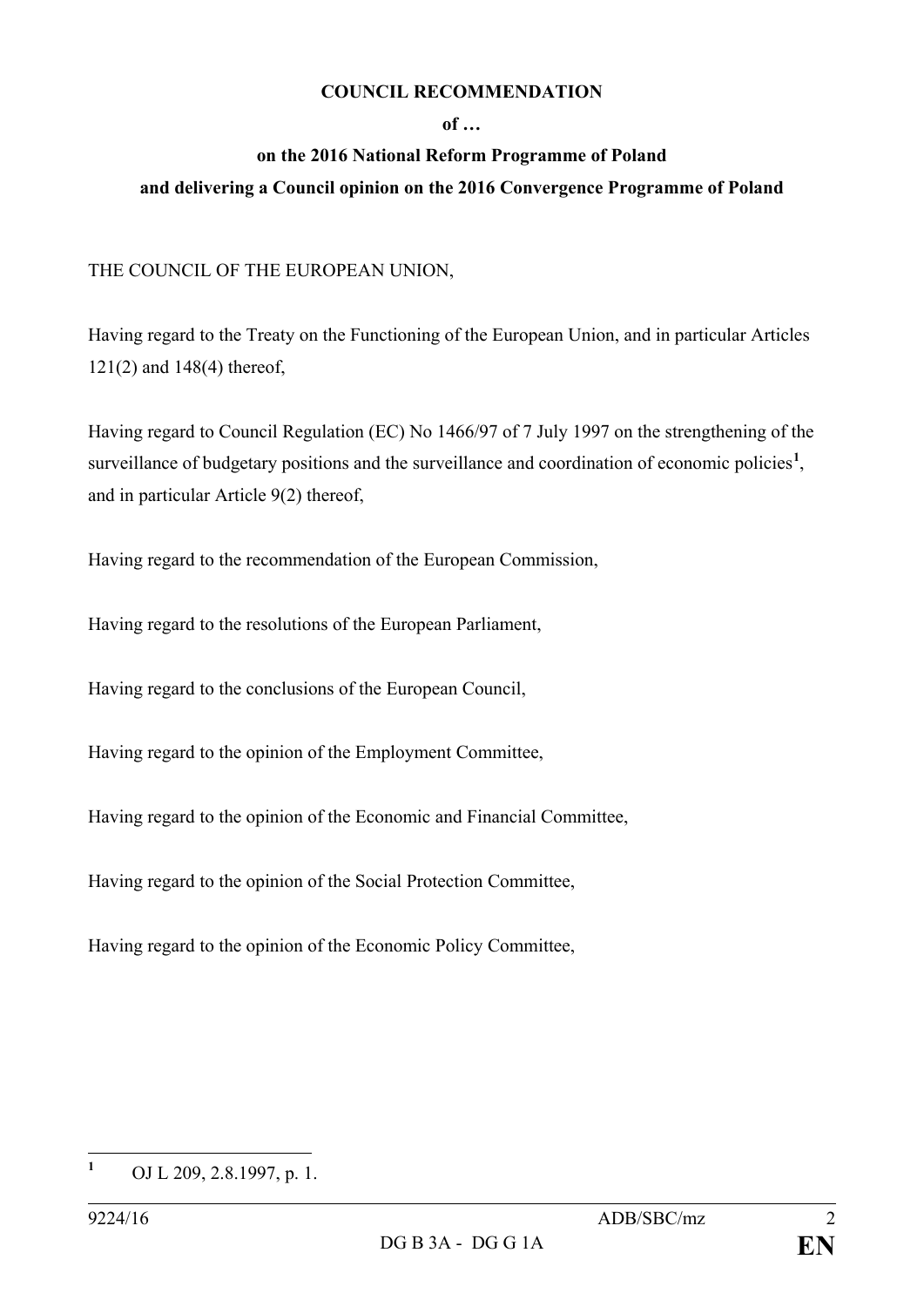Whereas:

- (1) On 26 November 2015, the Commission adopted the Annual Growth Survey, marking the start of the 2016 European Semester for economic policy coordination. The priorities of the Annual Growth Survey were endorsed by the European Council on 17-18 March 2016. On 26 November 2015, on the basis of Regulation (EU) No 1176/2011 of the European Parliament and of the Council**[2](#page-2-0)** , the Commission adopted the Alert Mechanism Report, in which it did not identify Poland as one of the Member States for which an in-depth review would be carried out.
- (2) The 2016 country report for Poland was published on 26 February 2016. It assessed Poland's progress in addressing the country-specific recommendations adopted by the Council on 14 July 2015 and Poland's progress towards its national Europe 2020 targets.
- (3) On 28 April 2016, Poland submitted its 2016 National Reform Programme and its 2016 Convergence Programme. In order to take account of their interlinkages, the two programmes have been assessed at the same time.

<span id="page-2-0"></span>**<sup>2</sup>** Regulation (EU) No 1176/2011 of the European Parliament and of the Council of 16 November 2011 on the prevention and correction of macroeconomic imbalances (OJ L 306, 23.11.2011, p. 25).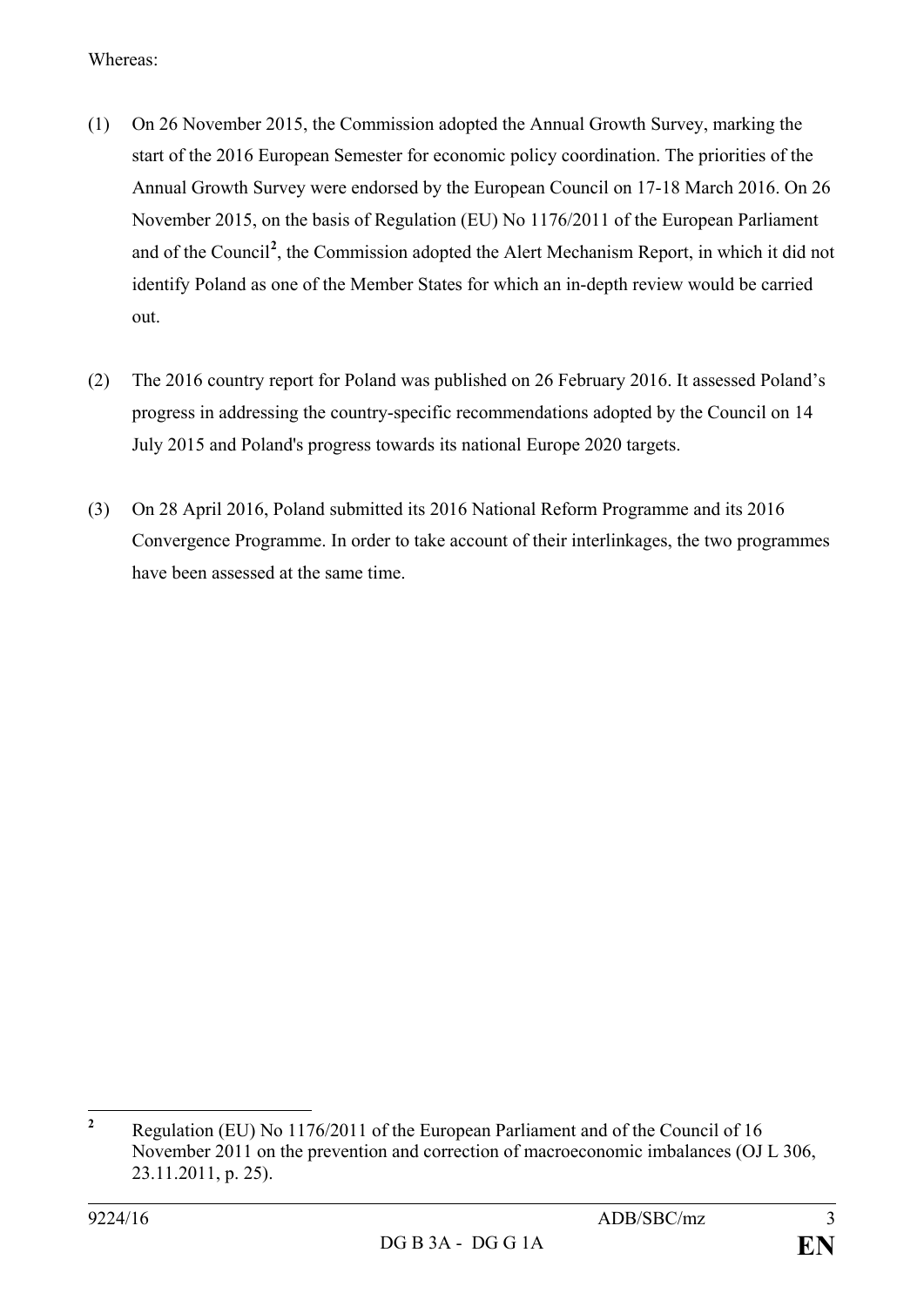- (4) Relevant country-specific recommendations have been addressed in the programming of the European Structural and Investment Funds for the 2014-2020 period. As foreseen in Article 23 of Regulation (EU) No 1303/2013 of the European Parliament and of the Council**[3](#page-3-0)** , where it is necessary to support the implementation of relevant Council recommendations, the Commission may request a Member State to review and propose amendments to its Partnership Agreement and relevant programmes. The Commission has provided further details on how it would make use of this provision in guidelines on the application of the measures linking effectiveness of the European Structural and Investment Funds to sound economic governance.
- (5) Poland is currently in the preventive arm of the Stability and Growth Pact. In its 2016 Convergence Programme, the Government plans for the headline deficit to increase from 2,6 % of GDP in 2015 to 2,9 % of GDP in 2017 before declining to 1,3 % of GDP in 2019. The medium-term budgetary objective — a deficit of 1 % of GDP in structural terms — is not expected to be achieved by 2019, the period covered by the programme. According to the convergence programme, the government debt-to-GDP ratio is expected to increase from 51,3 % in 2015 to 52,5 % in 2017 before declining to 50,4 % in 2019. The macroeconomic scenario underpinning these budgetary projections is plausible in 2016 and favourable thereafter. Based on the Commission 2016 spring forecast, there is a risk of a significant deviation from the recommended adjustment both in 2016 and, under unchanged policies, in 2017. Based on its assessment of the Convergence Programme and taking into account the Commission 2016 spring forecast, the Council is of the opinion that there is a risk that Poland will not comply with the provisions of the Stability and Growth Pact. Therefore further measures will be needed to ensure compliance in 2016 and 2017.

<span id="page-3-0"></span>**<sup>3</sup>** Regulation (EU) No 1303/2013 of the European Parliament and of the Council of 17 December 2013 laying down common provisions on the European Regional Development Fund, the European Social Fund, the Cohesion Fund, the European Agricultural Fund for Rural Development and the European Maritime and Fisheries Fund and laying down general provisions on the European Regional Development Fund, the European Social Fund, the Cohesion Fund and the European Maritime and Fisheries Fund and repealing Council Regulation (EC) No 1083/2006 (OJ L 347, 20.12.2013, p. 320).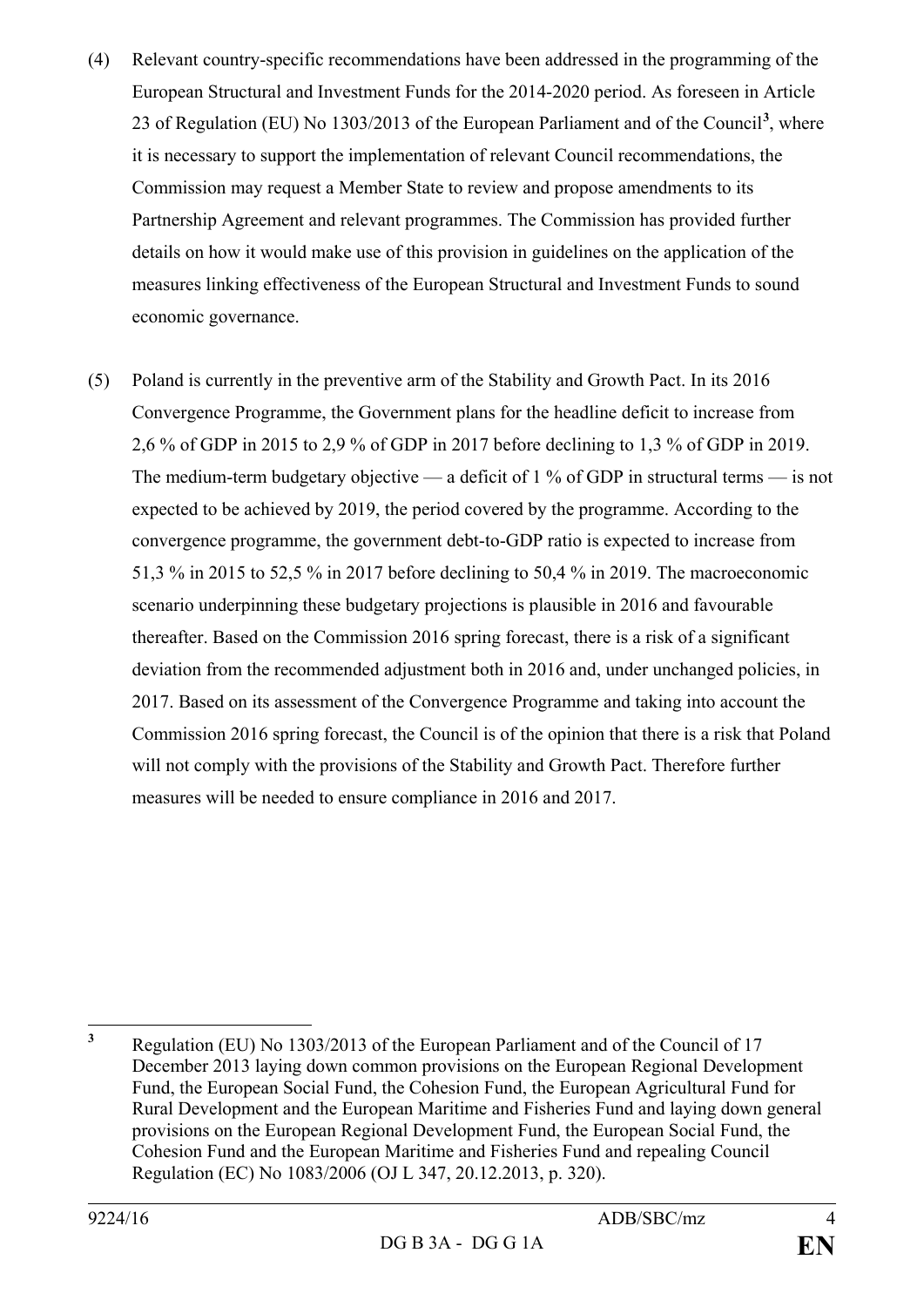- (6) Poland is the only Member State without a fully-fledged independent fiscal council and with no known plans to create one, even though it has independent fiscal institutions covering some of its functions. In addition to the debt brake built into the Polish constitution, Poland introduced an expenditure stabilising rule in 2013, which was fully applied for the first time in the 2015 budget. The rule was, however, amended in December 2015 and will allow for higher expenditure, particularly in the current low inflation environment. There are significant fiscal sustainability risks in the longer term due to an unfavourable initial budgetary position and the projected increase in the costs of population ageing, mainly in relation to healthcare spending. From a debt sustainability perspective, under unchanged policies the medium-term fiscal risk is high, owing to the projected increase in the stock of debt.
- (7) VAT revenues for 2015 are projected to have remained low as a proportion of GDP, despite the measures introduced so far, which include the reverse charge mechanism and the joint liability of firms in sensitive sectors. Increasing VAT collection and fighting VAT fraud are priorities for the Government and a strategy is being prepared in this respect. It is expected to include measures such as new IT tools for detecting and combating VAT fraud and a reform of the tax administration. A lower limit for cash payments between companies will be introduced in January 2017. Poland still faces the long-standing challenge of inefficient tax administration. The cost-of-collection ratio, i.e. administrative costs per net tax revenue collected, is the highest in the Union.
- (8) Poland continues to apply reduced VAT rates to a large number of goods and services. This contributes to lost revenues and reduces the efficiency of the VAT system. Evidence suggests that reduced VAT rates are not an effective social policy instrument, particularly as they are not specifically targeted to vulnerable households. They tend to translate into significant subsidies to rich taxpayers. Social benefits and income tax are considered to be better targeted and thus more suitable for achieving redistributive goals. The potential lost revenue due to reduced VAT rates and optional exemptions is among the highest in the Union.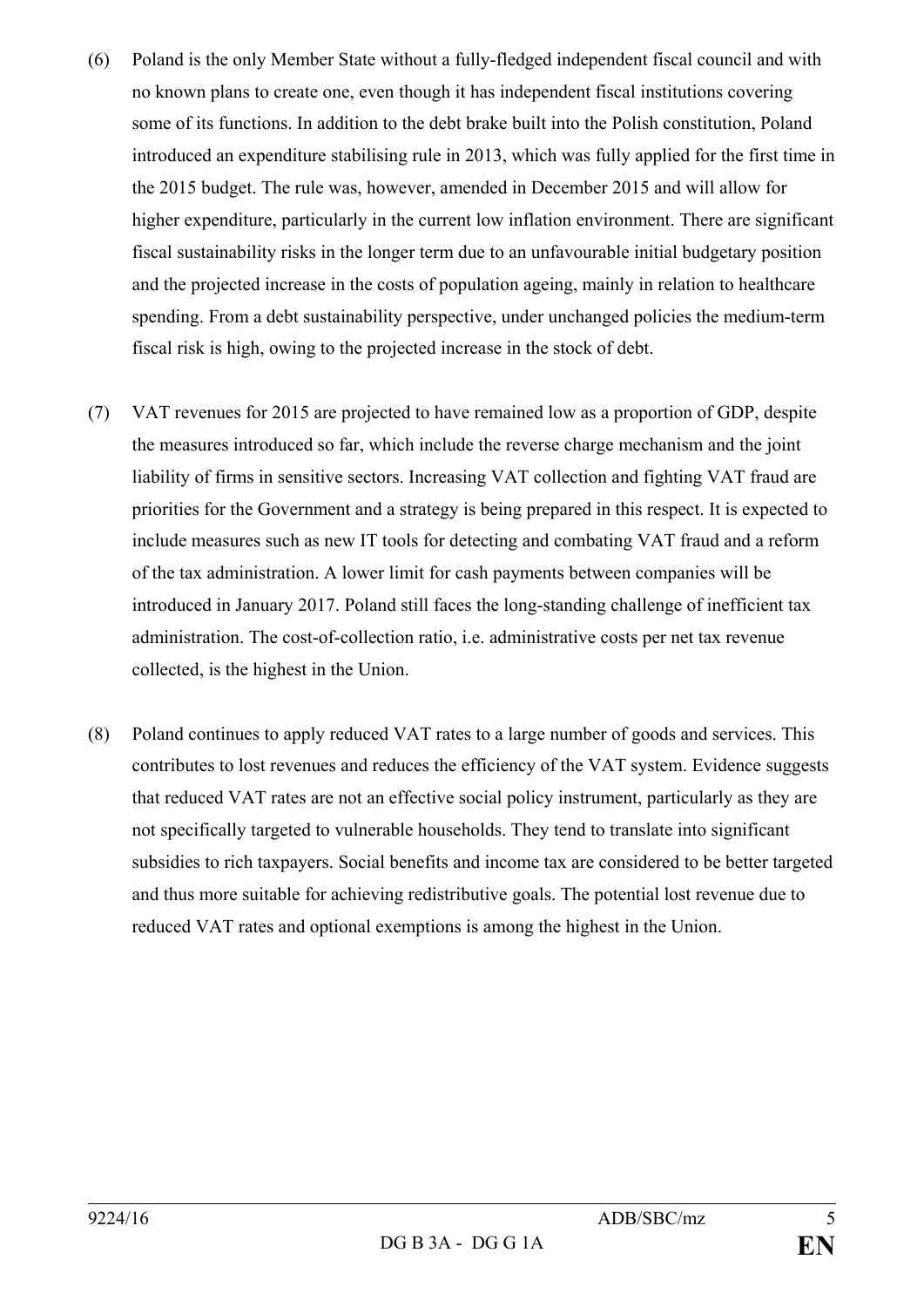- (9) Despite recent improvements, the Polish labour market faces significant challenges an ageing labour force, low productivity and high segmentation of the labour market. These are coupled with shortcomings in the education system. Although the education system has improved significantly in recent years, it still fails to equip pupils sufficiently with the transversal skills needed for the rapidly changing labour market and innovation. The relatively low average standing of Polish higher education and science has a negative effect on the quality of provision. The degree of internationalisation of Polish higher education is very limited, both in terms of the number of foreign students and participation in international scientific collaboration. The financing model of higher education does not promote quality sufficiently, as it largely uses past university standings and quantity variables, such as the number of students and academic staff. According to employers, graduates lack transversal skills such as problem solving, critical thinking, or teamwork. Participation in lifelong learning is low, and vocational education and training do not correspond to market needs.
- (10) While the availability and take-up of pre-school education has increased significantly in recent years, the availability of early childcare services remains among the lowest in the Union. Raising the obligatory school starting age to the age of seven years, and removing the obligation for five year olds to attend pre-school, combined with the new child benefit, may have negative effects on labour market participation, especially of women, and deserves close monitoring.
- (11) Despite a strong rise in permanent employment contracts in 2015, the proportion of fixedterm employment in Poland is among the highest in the Union. Poland has recently taken a number of measures to tackle labour market segmentation. An amendment to the Labour Code has been introduced, the social security contributions connected to some civil law contracts have been increased and a minimum hourly remuneration for those working on civil law contracts is expected to be introduced in January 2017. However, certain features of the Labour Code create disincentives for employers to hire people on open-ended contracts and the use of these contracts remains limited. This is predominantly due to the complexity of labour regulation and the high implicit costs of dismissals under such contracts. These include high procedural costs, costs associated with lengthy and uncertain dispute resolution mechanisms and provisions such as the special protection of older workers from layoffs.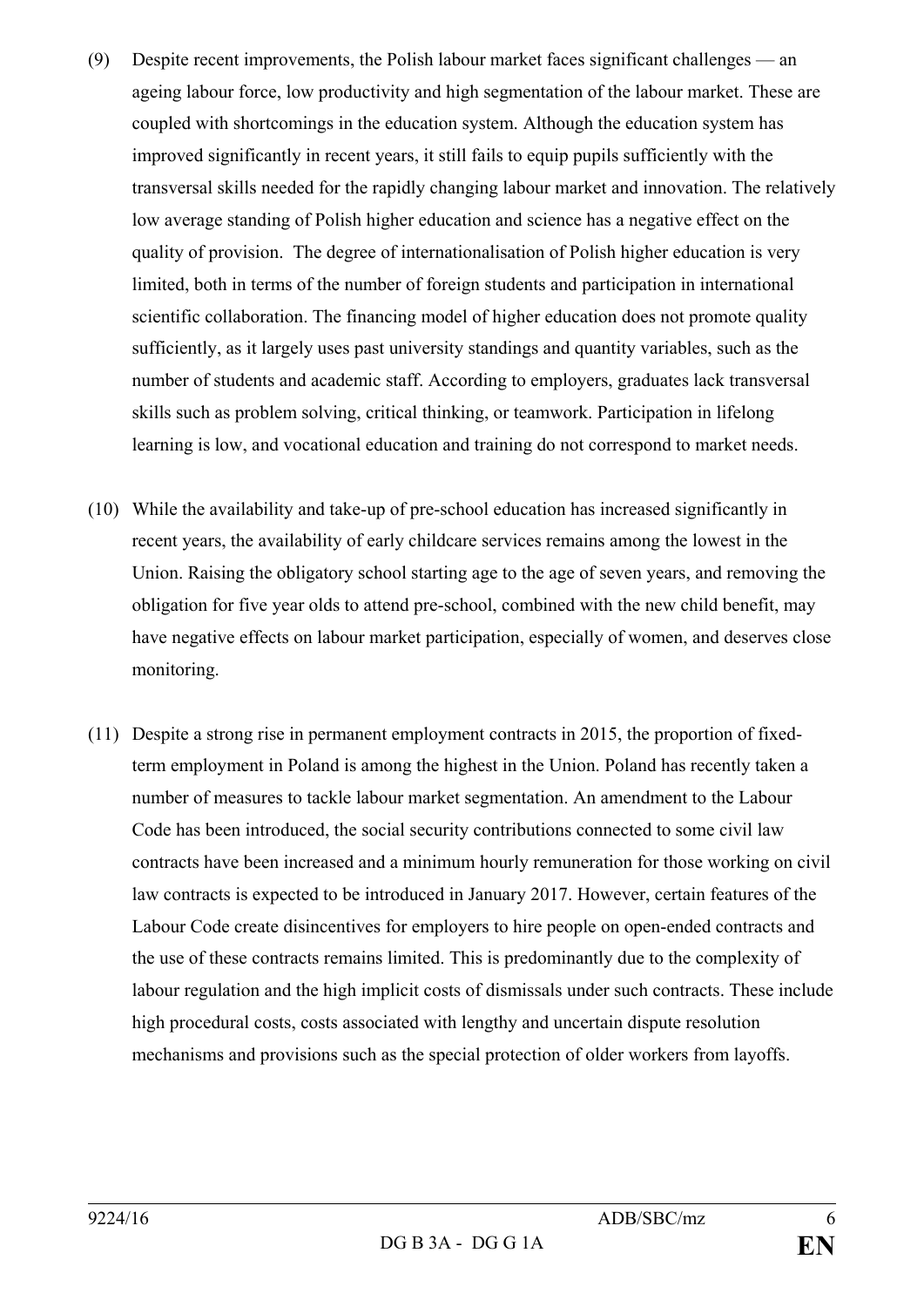(12) Preferential sector-specific social security arrangements, in particular the highly subsidised pension systems for farmers and miners, have high budgetary costs and may contribute to reducing labour mobility. The number of insured persons under the special security system for farmers has been slowly decreasing since 2007, and the Government expects that in 2019 it will amount to 1,18 million people, while the cost of retirement benefits, which amounts to 1,229 million, will probably grow until 2018. Since 2011, the share of state budget expenditure for KRUS in GDP has been constant at 1 %. There is no general tax requirement for the farmers or an obligation to have an accounting system, and the self financing of KRUS is low. There were 1,382 million farms in Poland in 2014 of which 52 % under 5 ha (GUS). Miners are exempt from the general defined-contribution public pension system with special preferential pension multiplier coefficients, which is a significant yearly cost to the public finances of over 0,5 % of GDP. The unfavourable demographic outlook has already translated into a declining working-age population. Preserving the positive trend in employment, especially of older workers, is therefore essential, also with a view to preserving public pension system adequacy and sustainability. Although the average effective retirement age increased in recent years, it remains significantly below the statutory retirement age. Therefore, an increase in the effective retirement age is crucial for the longer-term social adequacy of future pensions and the stability of public finances, as well as to increase labour market participation.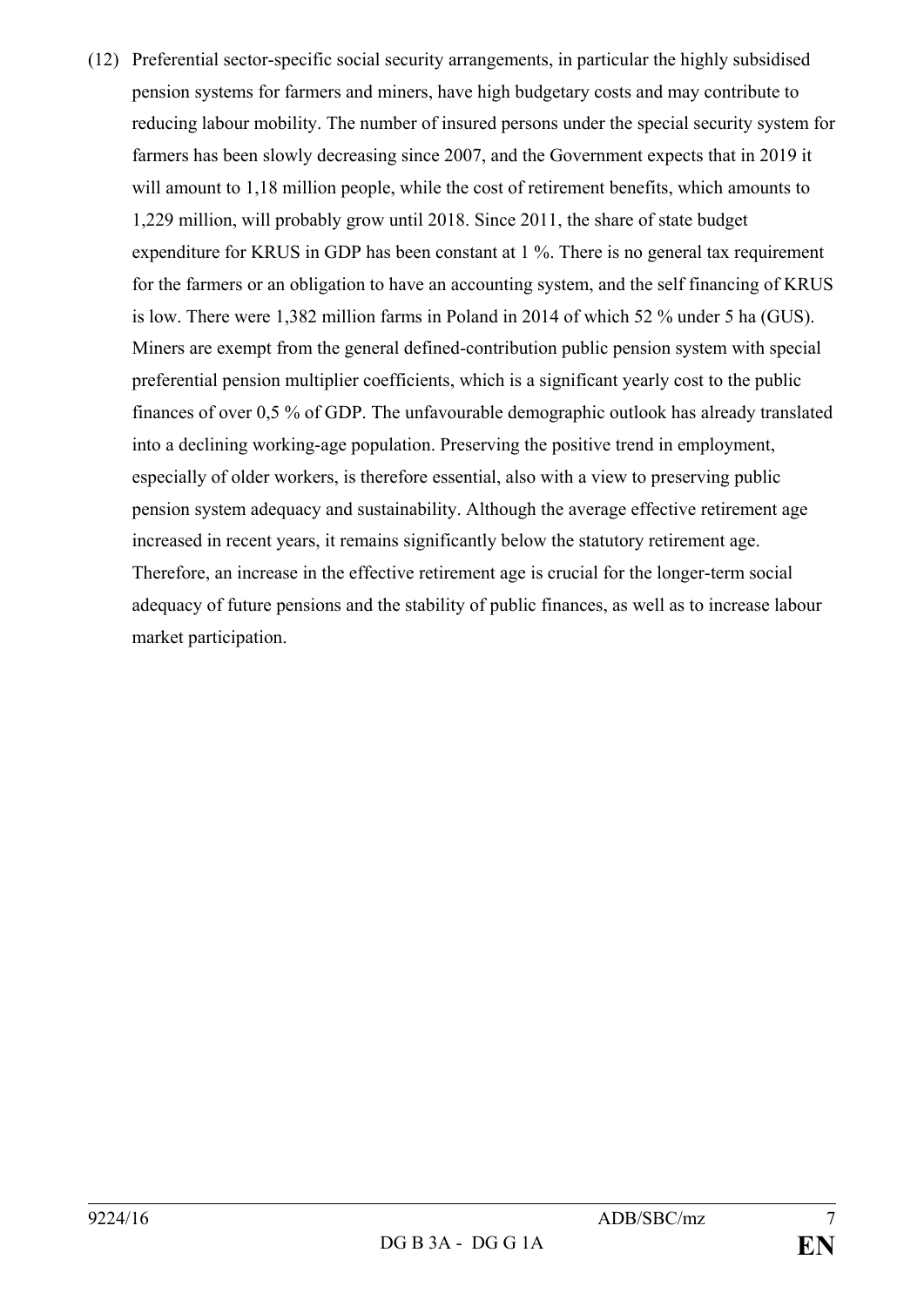- (13) Despite sizeable investment in recent years, bottlenecks and deficiencies in transport, energy and communication networks persist. Investment activity is hampered by barriers in relation to the functioning of the public administration, taxation, the environment for research, development and innovation activities, and lengthy contract enforcement. Weaknesses in managerial and administrative capacity have a negative effect on the timely implementation of investment projects in the railway sector and other transport, energy and telecommunication infrastructure projects. The Polish economy is still energy- and carbonintensive, and the potential gains from improving energy efficiency are significant. Electricity generation facilities are ageing and remain heavily dependent on coal. The power network is insufficiently connected to neighbouring countries. The renewable energy support scheme, which was meant to take effect on 1 January 2016, has been delayed, creating investment uncertainty. Key factors hampering investments, in particular in construction, are very low coverage of and instability in spatial planning, especially at the local level, as well as overregulation and regulatory and administrative inconsistencies that impede the issuing of construction permits.
- (14) In the context of the European Semester, the Commission has carried out a comprehensive analysis of Poland's economic policy and published it in the 2016 country report. It has also assessed the Convergence Programme and the National Reform Programme and the follow-up to the recommendations addressed to Poland in previous years. It has taken into account not only their relevance for sustainable fiscal and socioeconomic policy in Poland but also their compliance with EU rules and guidance, given the need to strengthen the EU's overall economic governance by providing EU-level input into future national decisions. The recommendations under the European Semester are reflected in recommendations (1) to (3) below.
- (15) In the light of this assessment, the Council has examined the Convergence Programme, and its opinion**[4](#page-7-0)** is reflected in particular in recommendation (1) below.

<span id="page-7-0"></span>**<sup>4</sup>** Under Article 9(2) of Regulation (EC) No 1466/97.